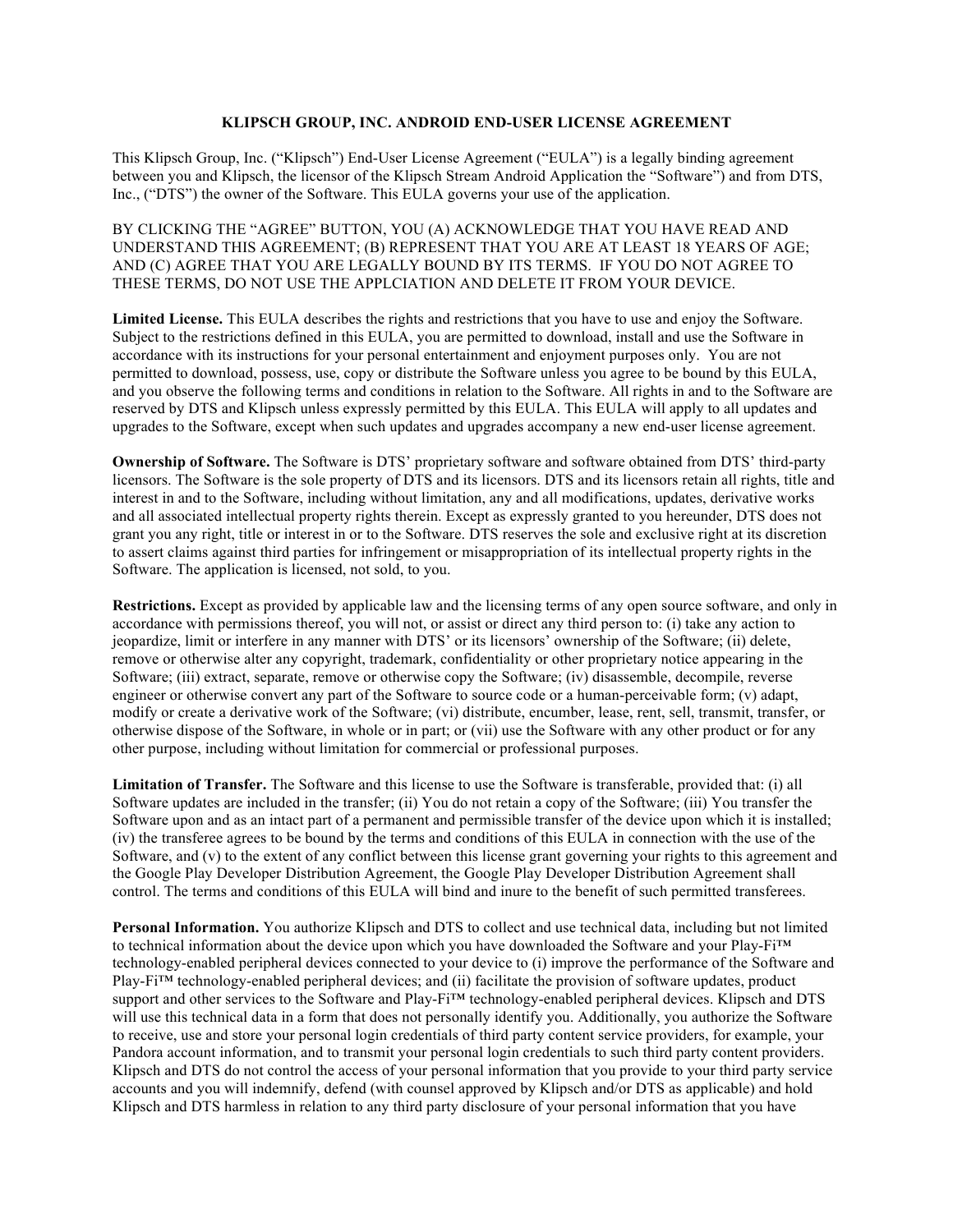provided to your third party service accounts through your use of the Software. Klipsch and DTS may cooperate with and disclose your personal information to any authority, government official or third-party, without giving any notice to you, in connection with any investigation, proceeding or claim arising from an asserted illegal action or infringement due to your use of the Software.

**Third-Party Content.** With the Software, you may have access to and receive third party content that is obscene, offensive, indecent or otherwise objectionable, and the availability of such third party content through the Software does not constitute or imply Klipsch or DTS' endorsement of such third party content. Not all third-party content services are available in all locations and Klipsch and DTS make no representation as to whether any content or service is available at your location. You use any and all third party content services and access third-party content at your own risk, and Klipsch and DTS will have no liability arising from or relating to your access to, receipt of transmission, perception of or use of any third-party service or third-party content, including without limitation claims relating to the availability of, indecency or quality of such services or content or the infringement of intellectual property rights by or through the use of such services or content. If you access and receive third-party content with the Software, you will abide by the terms of service with all third party service providers, including the restrictions of use and any minimum age-limit requirements. Klipsch and DTS reserve the right to alter, change, discontinue or modify access to any third party content or third party content provider at any time, for any reason. Klipsch and DTS disclaim all warranties and representations that Klipsch and DTS offer or will include, continue access to, offer or support any third party content or third party content provider. Klipsch and DTS have no responsibility or liability for the deletion of, or the failure to store or to transmit, any third party content. Network Conditions and Interference.

**Network Conditions & Interference.** The Software connects to Play-Fi™ Technology-enabled devices by and through the use of wireless network access points. Proper access by the device upon which the Software is downloaded is required as is the appropriate bandwidth and strength of connectivity signal. Not all home wireless network connections may be compatible with the Software. External conditions out of the control of Klipsch or DTS may affect the overall performance of the Software, including without limitation, network configuration, network performance, distances between the device containing the Software and the network connection and/or content sources, other third party devices utilization of the network, or general environmental radio interference with the Software.

**DISCLAIMER OF WARRANTIES.** TO THE MAXIMUM EXTENT PERMITTED BY APPLICABLE LAW, KLIPSCH AND DTS PROVIDE THE SOFTWARE "AS IS" AND WITHOUT WARRANTY. KLIPSCH AND DTS DISCLAIM ALL COMMON LAW AND STATUTORY WARRANTIES AS TO THE CONDITION, QUALITY, FITNESS, MAINTENANCE AND USE OF THE SOFTWARE, INCLUDING AND WITHOUT LIMITATION, THE WARRANTIES OF MERCHANTABILITY, FITNESS FOR ANY PARTICULAR PURPOSE OR NON-INFRINGEMENT OF THIRD PARTY INTELLECTUAL PROPERTY RIGHTS. NO KLIPSCH DEALER, AGENT OR EMPLOYEE IS AUTHORIZED TO CREATE, MODIFY, EXTEND OR OTHERWISE MAKE ANY WARRANTY ON BEHALF OF KLIPSCH OR DTS.

**LIMITATION OF LIABILITY.** TO THE MAXIMUM EXTENT PERMITTED BY APPLICABLE LAW, IN NO EVENT WILL KLIPSCH OR DTS, INCLUDING THEIR SUBSIDIARIES, AFFILIATES, EQUITY HOLDERS, DIRECTORS, OFFICERS, EMPLOYEES AND AGENTS, OR ITS SUPPLIERS BE LIABLE TO YOU OR ANY THIRD-PARTY FOR ANY INCIDENTAL, INDIRECT, SPECIAL, REMOTE, EXEMPLARY, PUNITIVE OR CONSEQUENTIAL DAMAGES, INCLUDING AND WITHOUT LIMITATION, COSTS OF PROCUREMENT OF SUBSTITUTE OR REPLACEMENT SOFTWARE, LOSS OF INFORMATION, DATA OR CONTENT, LOSS OF REVENUE OR PROFITS OR ATTORNEY'S FEES, ARISING FROM OR CAUSED BY, DIRECTLY OR INDIRECTLY, THE SALE OR USE OF OR INABILITY TO USE THE SOFTWARE, REGARDLESS OF THE FORM OF ACTION, WHETHER IN CONTRACT, TORT, STRICT LIABILITY OR OTHERWISE AT LAW OR IN EQUITY, EVEN IF KLIPSCH AND/OR DTS HAVE BEEN ADVISED OF THE POSSIBILITY OF SUCH DAMAGES. THIS LIMITATION SHALL BE EFFECTIVE EVEN IF ANY REMEDY IN THIS EULA OR OTHERWISE PROVIDED BY KLIPSCH OR DTS FAILS OF ITS ESSENTIAL PURPOSE. TO THE EXTENT PERMITTED BY APPLICABLE LAW, IN NO EVENT WILL KLIPSCH AND/OR DTS' TOTAL AND AGGREGATE LIABILITY FOR ANY AND ALL CLAIMS UNDER THIS EULA OR ARISING FROM THE SOFTWARE, REGARDLESS OF THE FORM OF ACTION, WHETHER IN CONTRACT, TORT, STRICT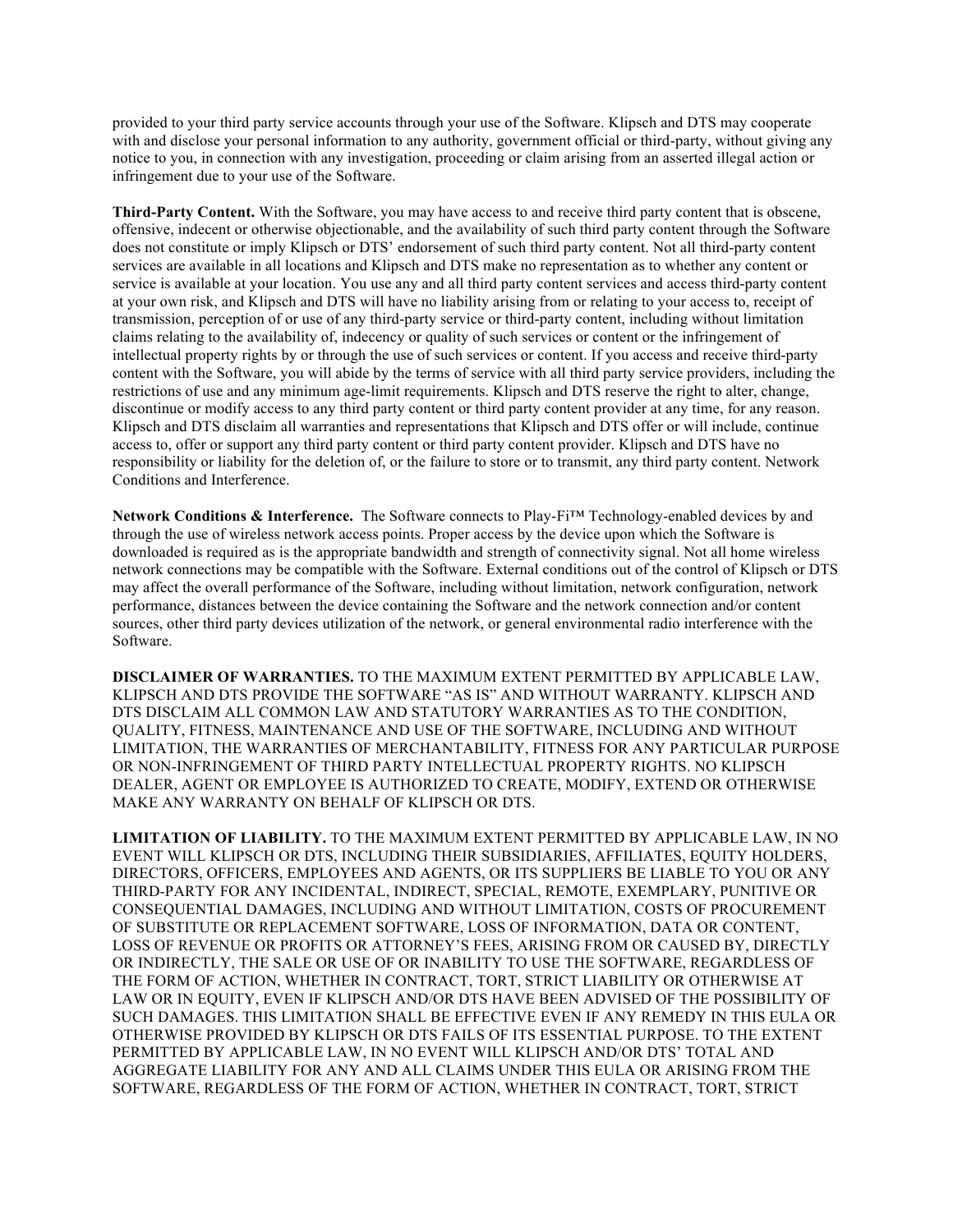LIABILITY OR OTHERWISE, AT LAW OR IN EQUITY, EXCEED THE PURCHASE PRICE OF THE SOFTWARE.

**Termination.** This EULA is effective until terminated by Klipsch. Your rights to use the Software will automatically terminate, with or without notice, upon any violation or breach of this EULA by you, in which case you will immediately stop all use of the Software.

**Irreparable Harm.** Your breach or threatened breach of any provision of this EULA will cause irreparable harm to Klipsch and DTS for which a remedy at law would be inadequate. Klipsch and/or DTS is entitled to seek all available remedies at law and in equity, including injunctive relief, to enforce any provision of this EULA and to restrain You from adapting, disclosing, distributing, modifying, publishing, transferring, using or otherwise disposing of the Software, in whole or in part, directly or indirectly, in breach of this EULA.

**U.S. Government Restricted Rights.** Use, duplication and disclosure by the U.S. Government is subject to restrictions set forth in this EULA.

**Export Restrictions.** You will obey the laws and regulations of the United States governing exports and re-exports of the Software.

**Governing Law.** This EULA shall be governed by and construed in accordance with the substantive laws of the state of Indiana, excluding all applicable laws pertaining to conflicts of law and the United Nations Convention on Contracts for the International Sale of Goods.

## **Legal Disputes.**

## **PLEASE READ THIS SECTION CAREFULLY. IT AFFECTS YOUR RIGHTS AND WILL HAVE A SUBSTANTIAL IMPACT ON HOW CLAIMS YOU AND KLIPSCH HAVE AGAINST EACH OTHER ARE RESOLVED.**

You and Klipsch agree that any claim or dispute at law or equity that has arisen or may arise between us relating in any way to or arising out of this or previous versions of the EULA, your use of or access to the application, or any products or services sold or purchased through the application, will be resolved in accordance with the provisions set forth in this Legal Disputes section.

# **A. Applicable Law**

You agree that, except to the extent inconsistent with or preempted by federal law, the laws of the State of Indiana, without regard to principles of conflict of laws, will govern the EULA and any claim or dispute that has arisen or may arise between you and Klipsch, except as otherwise stated in the EULA.

# **B. Agreement to Arbitrate**

You and Klipsch each agree that any and all disputes or claims that have arisen or may arise between you and Klipsch relating in any way to or arising out of this or previous versions of the EULA, your use of or access to the application, or any products or services sold, offered, or purchased through Klipsch's application shall be resolved exclusively through final and binding arbitration, rather than in court. Alternatively, you may assert your claims in small claims court, if your claims qualify and so long as the matter remains in such court and advances only on an individual (non-class, non-representative) basis. The Federal Arbitration Act governs the interpretation and enforcement of this Agreement to Arbitrate.

# **(1) Prohibition of Class and Representative Actions and Non-Individualized Relief**

YOU AND KLIPSCH AGREE THAT EACH OF US MAY BRING CLAIMS AGAINST THE OTHER ONLY ON AN INDIVIDUAL BASIS AND NOT AS A PLAINTIFF OR CLASS MEMBER IN ANY PURPORTED CLASS OR REPRESENTATIVE OR PRIVATE ATTORNEY GENERAL ACTION OR PROCEEDING. UNLESS BOTH YOU AND KLIPSCH AGREE OTHERWISE, THE ARBITRATOR MAY NOT CONSOLIDATE OR JOIN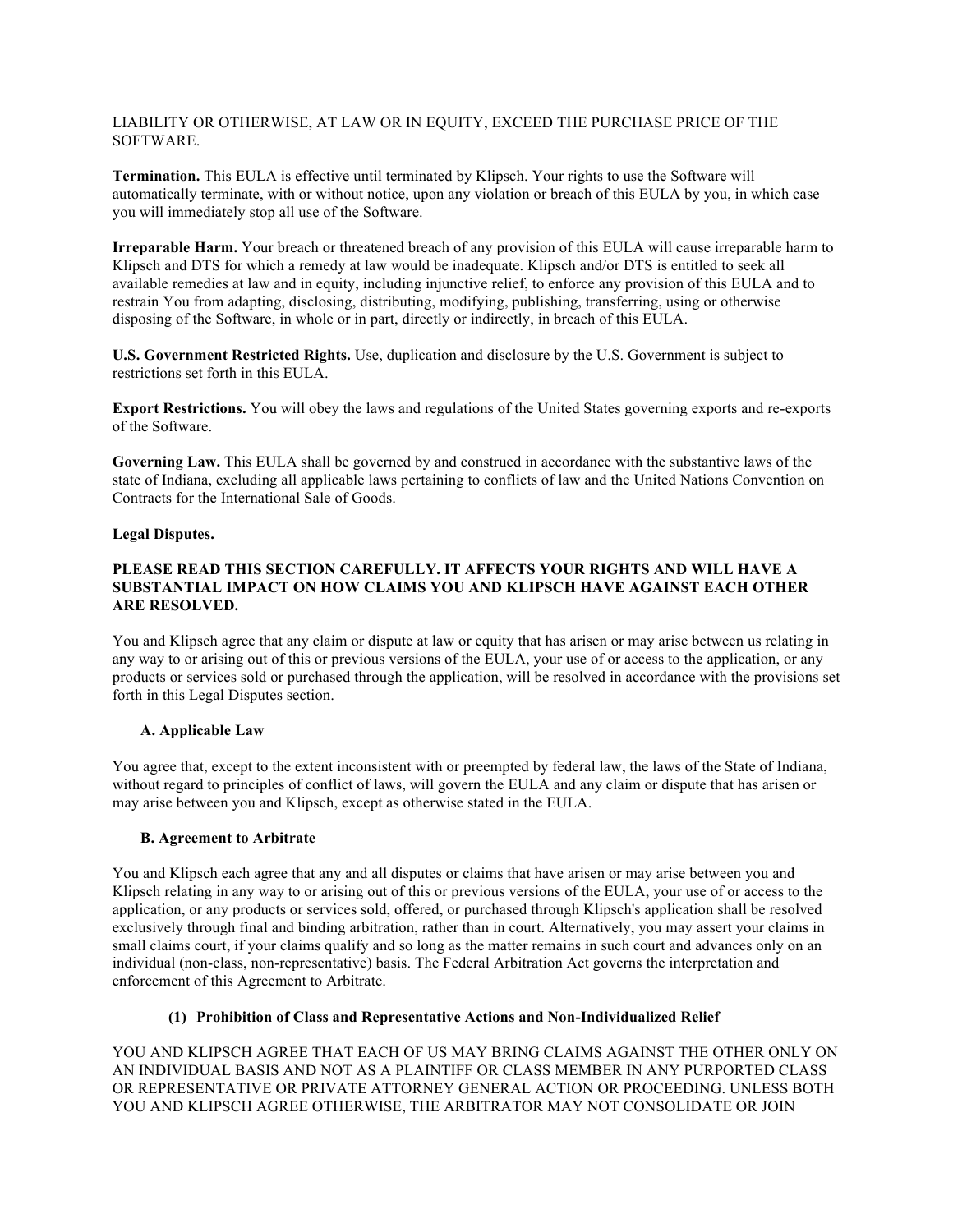MORE THAN ONE PERSON'S OR PARTY'S CLAIMS, AND MAY NOT OTHERWISE PRESIDE OVER ANY FORM OF A CONSOLIDATED, REPRESENTATIVE, CLASS, OR PRIVATE ATTORNEY GENERAL ACTION OR PROCEEDING. ALSO, THE ARBITRATOR MAY AWARD RELIEF (INCLUDING MONETARY, INJUNCTIVE, AND DECLARATORY RELIEF) ONLY IN FAVOR OF THE INDIVIDUAL PARTY SEEKING RELIEF AND ONLY TO THE EXTENT NECESSARY TO PROVIDE RELIEF NECESSITATED BY THAT PARTY'S INDIVIDUAL CLAIM(S). ANY RELIEF AWARDED CANNOT AFFECT OTHER USERS. If a court decides that applicable law precludes enforcement of any of this paragraph's limitations as to a particular claim for relief, then that claim (and only that claim) must be severed from the arbitration and may be brought in court, subject to your and Klipsch's right to appeal the court's decision. All other claims will be arbitrated.

# **(2) Arbitration Procedures**

Arbitration is more informal than a lawsuit in court. Arbitration uses a neutral arbitrator instead of a judge or jury, and court review of an arbitration award is very limited. However, an arbitrator can award the same damages and relief on an individual basis that a court can award to an individual. An arbitrator should apply the terms of the EULA as a court would. All issues are for the arbitrator to decide, except that issues relating to arbitrarily, the scope or enforceability of this Agreement to Arbitrate, or the interpretation of Section 1 of this Agreement to Arbitrate ("Prohibition of Class and Representative Actions and Non-Individualized Relief"), shall be for a court of competent jurisdiction to decide.

The arbitration will be conducted by the American Arbitration Association ("AAA") under its rules and procedures, including the AAA's Consumer Arbitration Rules (as applicable), as modified by this Agreement to Arbitrate. The AAA's rules are available at www.adr.org or by calling the AAA at 1-800-778-7879. The use of the word "arbitrator" in this provision shall not be construed to prohibit more than one arbitrator from presiding over an arbitration: rather, the AAA's rules will govern the number of arbitrators that may preside over an arbitration conducted under this Agreement to Arbitrate.

A party who intends to seek arbitration must first send to the other, by certified mail, a completed form Notice of Dispute ("Notice"). You may download a form Notice at http://assets.klipsch.com/files/Klipsch-Notice-of-Dispute.pdf. The Notice to Klipsch should be sent to Klipsch Inc., Attn: Legal Department, Re: Notice of Dispute, 3502 Woodview Trace, Suite 200, Indianapolis, IN 46268. Klipsch will send any Notice to you to the physical address we have on file associated with your Klipsch account; it is your responsibility to keep your physical address up to date. All information called for in the Notice must be provided, including a description of the nature and basis of the claims the party is asserting and the relief sought.

If you and Klipsch are unable to resolve the claims described in the Notice within 30 days after the Notice is sent, you or Klipsch may initiate arbitration proceedings. A form for initiating arbitration proceedings is available on the AAA's site at www.adr.org. In addition to filing this form with the AAA in accordance with its rules and procedures, the party initiating the arbitration must mail a copy of the completed form to the opposing party. You may send a copy to Klipsch at the following address: Klipsch Inc., Attn: Legal Department, Re: Notice of Dispute, 3502 Woodview Trace, Suite 200, Indianapolis, IN 46268. In the event Klipsch initiates an arbitration against you, it will send a copy of the completed form to the physical address we have on file associated with your Klipsch account. Any settlement offer made by you or Klipsch shall not be disclosed to the arbitrator.

The arbitration hearing shall be held in the county in which you reside or at another mutually agreed location. If the value of the relief sought is \$10,000 or less, you or Klipsch may elect to have the arbitration conducted by telephone or based solely on written submissions, which election shall be binding on you and Klipsch subject to the arbitrator's discretion to require an in-person hearing, if the circumstances warrant. In cases where an in-person hearing is held, you and/or Klipsch may attend by telephone, unless the arbitrator requires otherwise.

The arbitrator will decide the substance of all claims in accordance with applicable law, including recognized principles of equity, and will honor all claims of privilege recognized by law. The arbitrator shall not be bound by rulings in prior arbitrations involving different users, but is bound by rulings in prior arbitrations involving the same Klipsch user to the extent required by applicable law. The arbitrator's award shall be final and binding and judgment on the award rendered by the arbitrator may be entered in any court having jurisdiction thereof.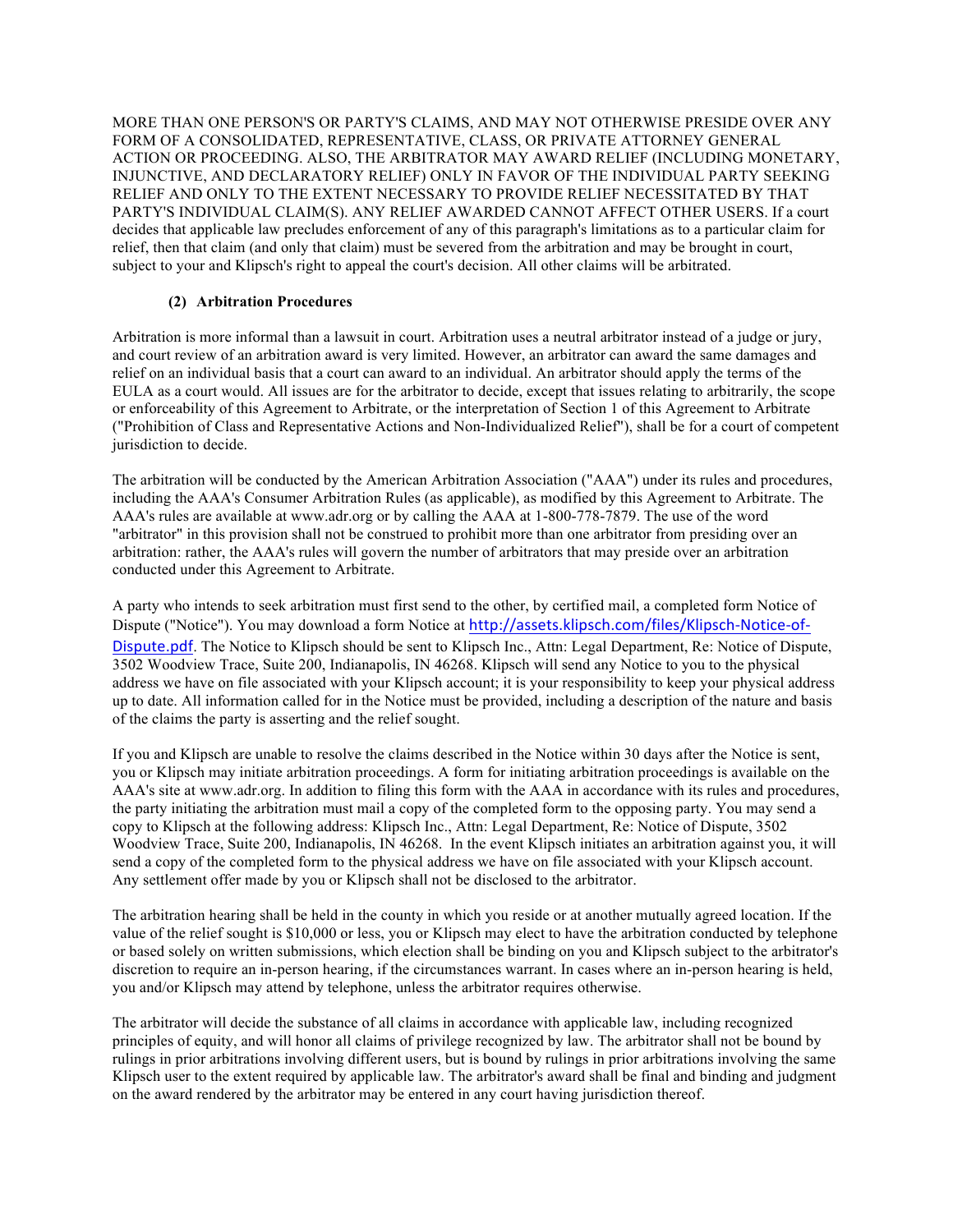## **(3) Costs of Arbitration**

Payment of all filing, administration and arbitrator fees will be governed by the AAA's rules, unless otherwise stated in this Agreement to Arbitrate. If the value of the relief sought is \$10,000 or less, at your request, Klipsch will pay all filing, administration, and arbitrator fees associated with the arbitration. Any request for payment of fees by Klipsch should be submitted by mail to the AAA along with your Demand for Arbitration and Klipsch will make arrangements to pay all necessary fees directly to the AAA. If (a) you willfully fail to comply with the Notice of Dispute requirement discussed above, or (b) in the event the arbitrator determines the claim(s) you assert in the arbitration to be frivolous, you agree to reimburse Klipsch for all fees associated with the arbitration paid by Klipsch on your behalf that you otherwise would be obligated to pay under the AAA's rules.

# **(4) Severability**

With the exception of any of the provisions in Section 1 of this Agreement to Arbitrate ("Prohibition of Class and Representative Actions and Non-Individualized Relief"), if an arbitrator or court decides that any part of this Agreement to Arbitrate is invalid or unenforceable, the other parts of this Agreement to Arbitrate shall still apply.

## **(5) Opt-Out Procedure**

IF YOU ARE A NEW KLIPSCH APPLICATION USER, YOU CAN CHOOSE TO REJECT THIS AGREEMENT TO ARBITRATE ("OPT-OUT") BY MAILING US A WRITTEN OPT-OUT NOTICE CONTAINING YOUR FULL NAME, STREET ADDRESS, CITY, STATE, AND ZIP CODE AND EMAIL ADDRES ASSOCIATED WITH THE KLIPSCH ACCOUNT TO WHICH THE OPT-OUT APPLIES ("OPT-OUT NOTICE"). YOU MUST SIGN THE OPT-OUT NOTICE FOR IT TO BE EFFECTIVE. THE OPT-OUT NOTICE MUST BE POSTMARKED NO LATER THAN 30 DAYS AFTER THE DATE YOU ACCEPT THE EULA FOR THE FIRST TIME. YOU MUST MAIL THE OPT-OUT NOTICE TO KLIPSCH INC., ATTN: LEGAL DEPARTMENT, RE: OPT-OUT NOTICE, 3502 WOODVIEW TRACE, SUITE 200, INDIANAPOLIS, IN 46268. THIS PROCEDURE IS THE ONLY WAY YOU CAN OPT OUT OF THE AGREEMENT TO ARBITRATE. IF YOU OPT OUT OF THE AGREEMENT TO ARBITRATE, ALL OTHER PARTS OF THE AGREEMENT AND ITS LEGAL DISPUTES SECTION WILL CONTINUE TO APPLY TO YOU. OPTING OUT OF THIS AGREEMENT TO ARBITRATE HAS NO EFFECT ON ANY PREVIOUS, OTHER, OR FUTURE ARBITRATION AGREEMENTS THAT YOU MAY HAVE WITH US.

### **(6) Future Amendments to the Agreement to Arbitrate**

Notwithstanding any provision in the EULA to the contrary, you and we agree that if we make any amendment to this Agreement to Arbitrate (other than an amendment to any notice address or site link provided herein) in the future, that amendment shall not apply to any claim that was filed in a legal proceeding against Klipsch prior to the effective date of the amendment. The amendment shall apply to all other disputes or claims governed by the Agreement to Arbitrate that have arisen or may arise between you and Klipsch. We will notify you of amendments to this Agreement to Arbitrate by posting the amended terms on www.Klipsch.com at least 30 days before the effective date of the amendments and by providing notice through the Klipsch Message Center and/or by email. If you do not agree to these amended terms, you may discontinue use of the application within the 30-day period and you will not be bound by the amended terms.

### **C. Judicial Forum for Legal Disputes**

Unless you and we agree otherwise, in the event that the Agreement to Arbitrate above is found not to apply to you or to a particular claim or dispute, either as a result of your decision to opt out of the Agreement to Arbitrate or as a result of a decision by the arbitrator or a court order, you agree that any claim or dispute that has arisen or may arise between you and Klipsch must be resolved exclusively by a state or federal court located in Marion County, Indiana. You and Klipsch agree to submit to the personal jurisdiction of the courts located within Marion County, Indiana for the purpose of litigating all such claims or disputes.